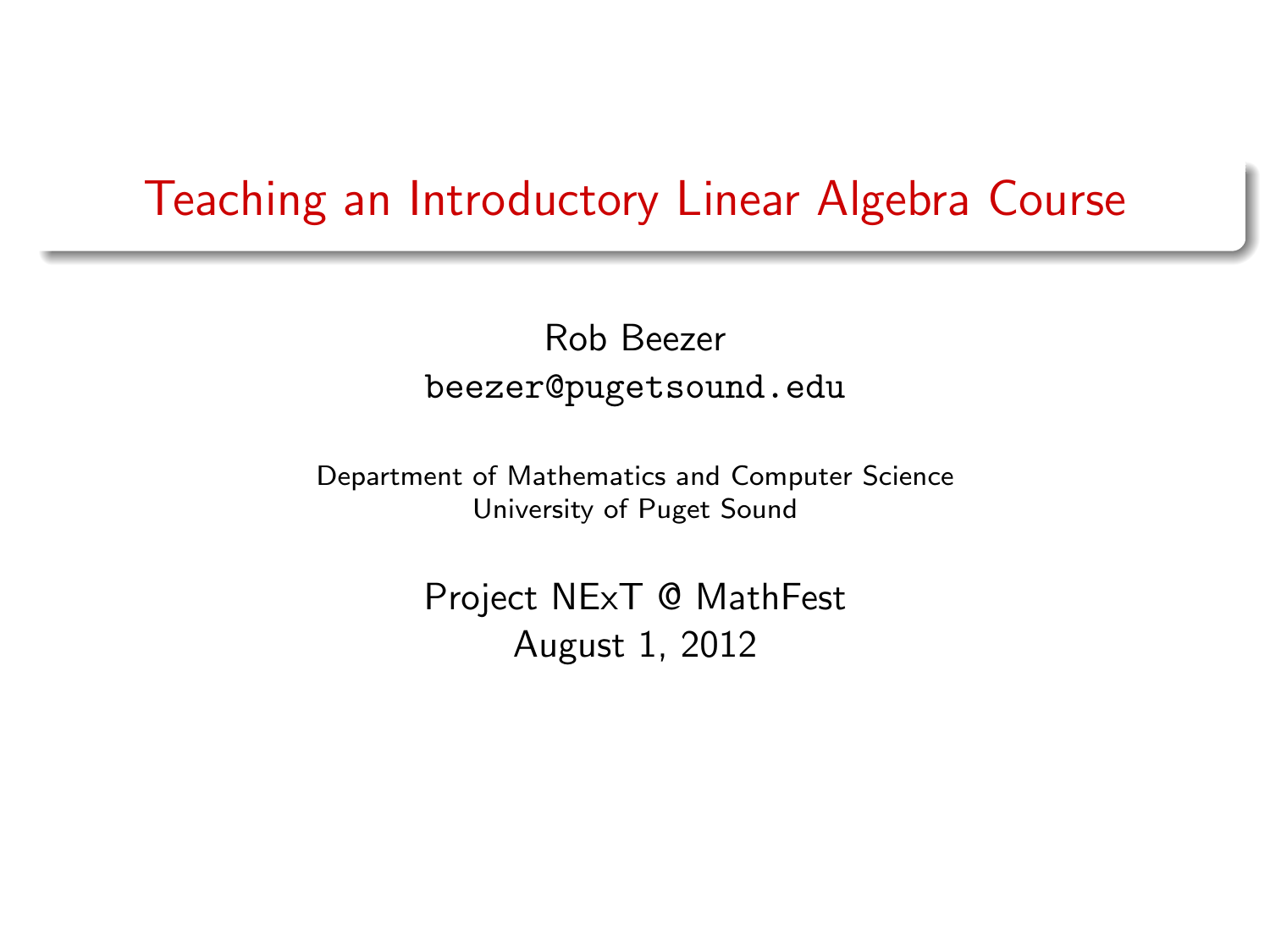#### Experience and Background

- U of Puget Sound  $==$  small liberal arts college (no engineers)
- Sophomore-level **mathematics** course, also our "transition" course
- Taught [this course](http://buzzard.ups.edu/courses.html) moe than 30 times
- Author: open-source [First Course in Linear Algebra](http://linear.pugetsound.edu)
- Contributor to open source system, [Sage](http://sagemath.org)
- Lead PI, NSF grant: [UTMOST](http://utmost.aimath.org/) Combine teaching, open textbooks and open software (linear algebra, abstract algebra)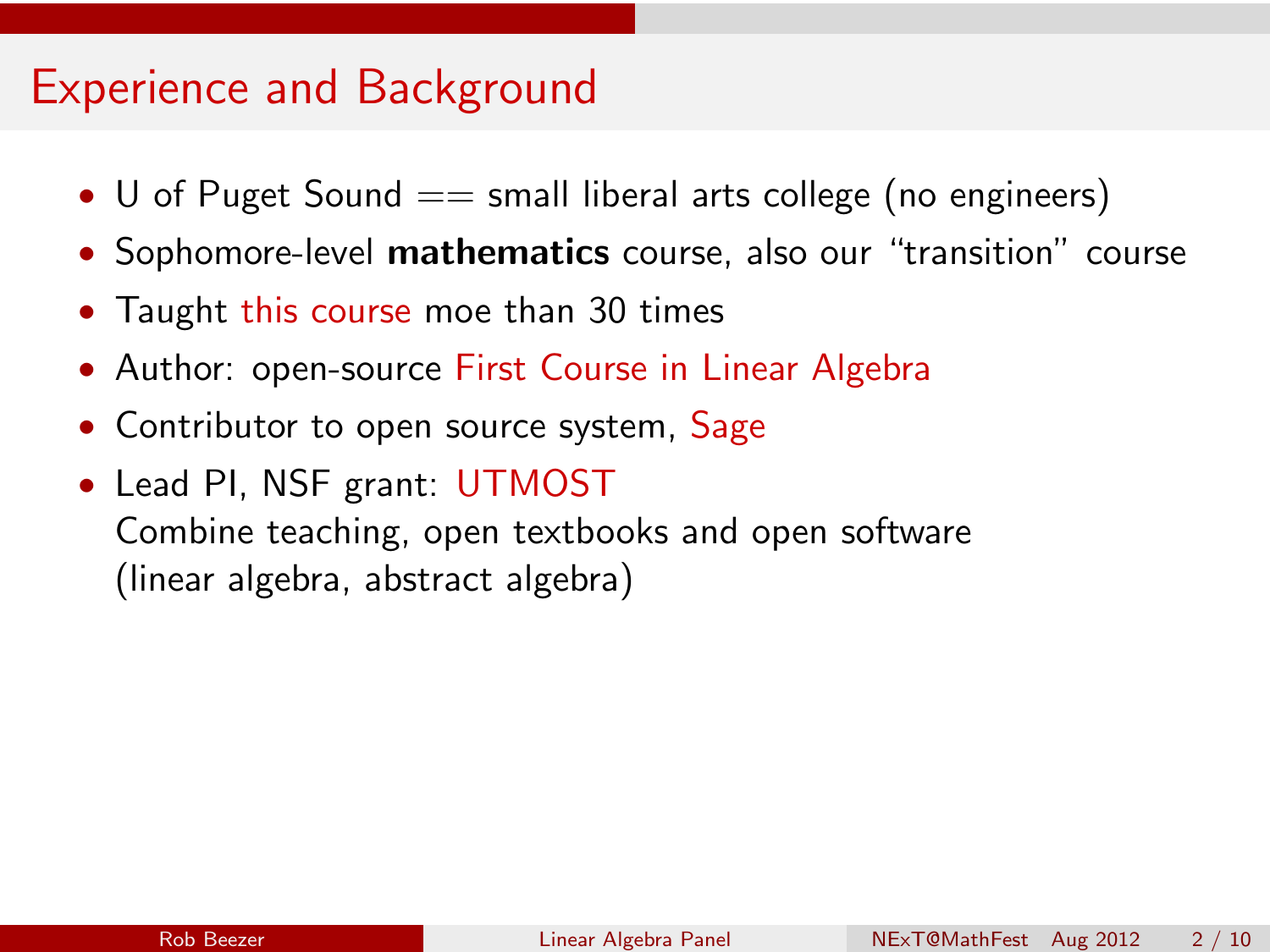# "Common Learning Difficulties"

- Language
	- "A matrix has infinitely many solutions."
	- "A system of equations is nonsingular."
	- "The null space is empty." (instead of "trivial")
	- "The spanning set has dimension 4." (instead of "cardinality 4")
	- Banned vocabulary: "it" (pronouns), "it works," "thing" (and variants)
	- Question: "If we add something to it, will it still work?"
- Are your vectors columns, rows, points, arrows?
	- Someplace you confront row operations versus a column space
- Span of a finite set is an infinite set
- Decompositions ("can be expressed/written as")
	- Totally contrary to high school emphasis on collecting terms
	- Partial fractions may be their only similar experience
- Confusing the converse of a theorem
- The (well-known) leap to abstract vector spaces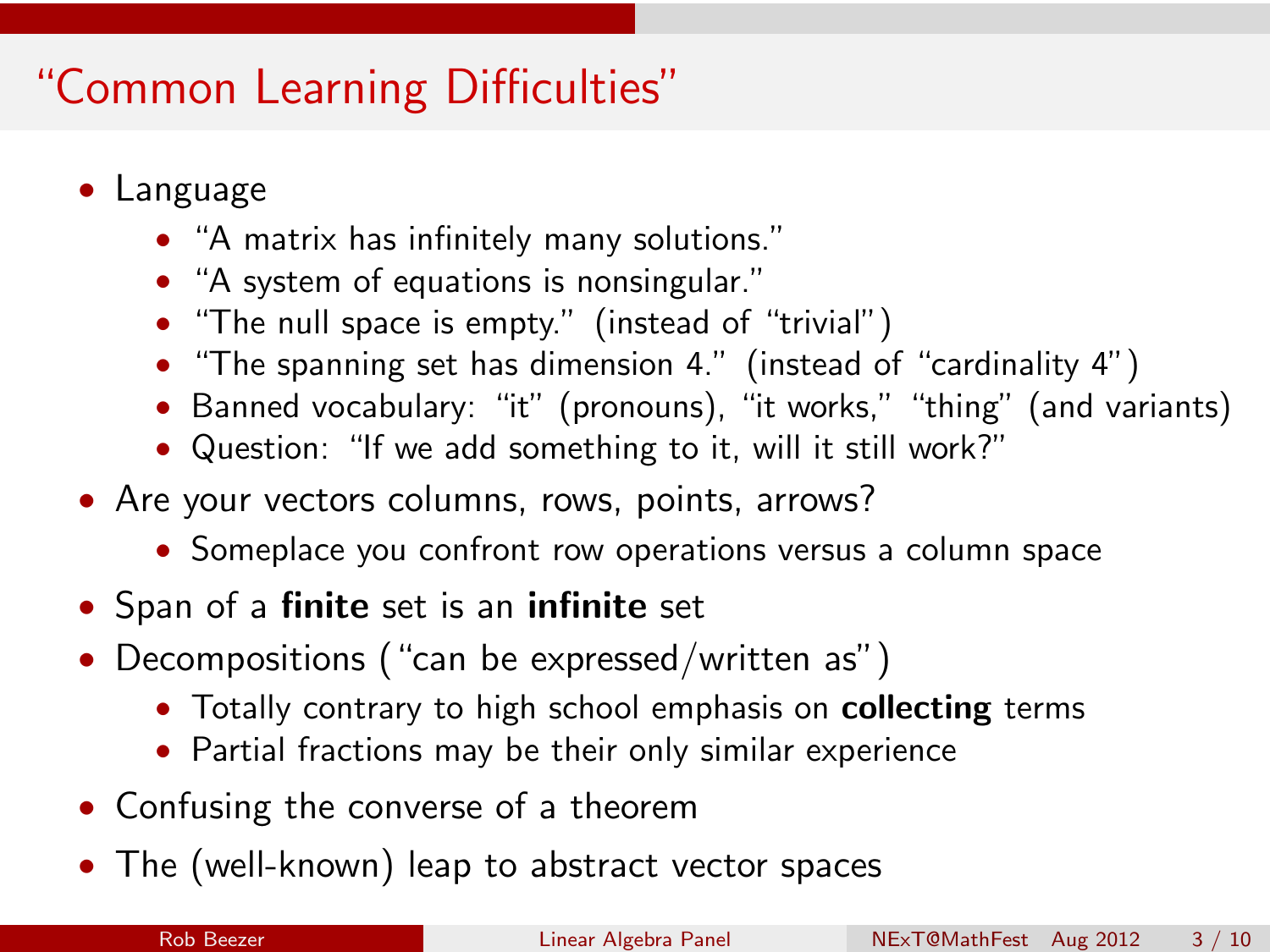## Use of Technology

- Computation matters
	- In practice, i.e. for numerical linear algebra, it is central
	- For introductory course an exact approach is better (e.g. over rationals)
- Exact linear algebra
	- Reduced row-echelon form
	- Eigenvalues via roots of polynomials
	- Sage has the "field of algebraic numbers" implemented
- I want my students to understand use of:
	- primitives: eigenvectors from null space of  $A \lambda I$
	- high-level routines: A.eigenvectors()
- Testing understanding:
	- Sage on laptops during exams (library loaners, notebook server)
	- Largish matrices ( $5 \times 7$ ) cut/paste off "hidden" web page
	- Sage cell server in future?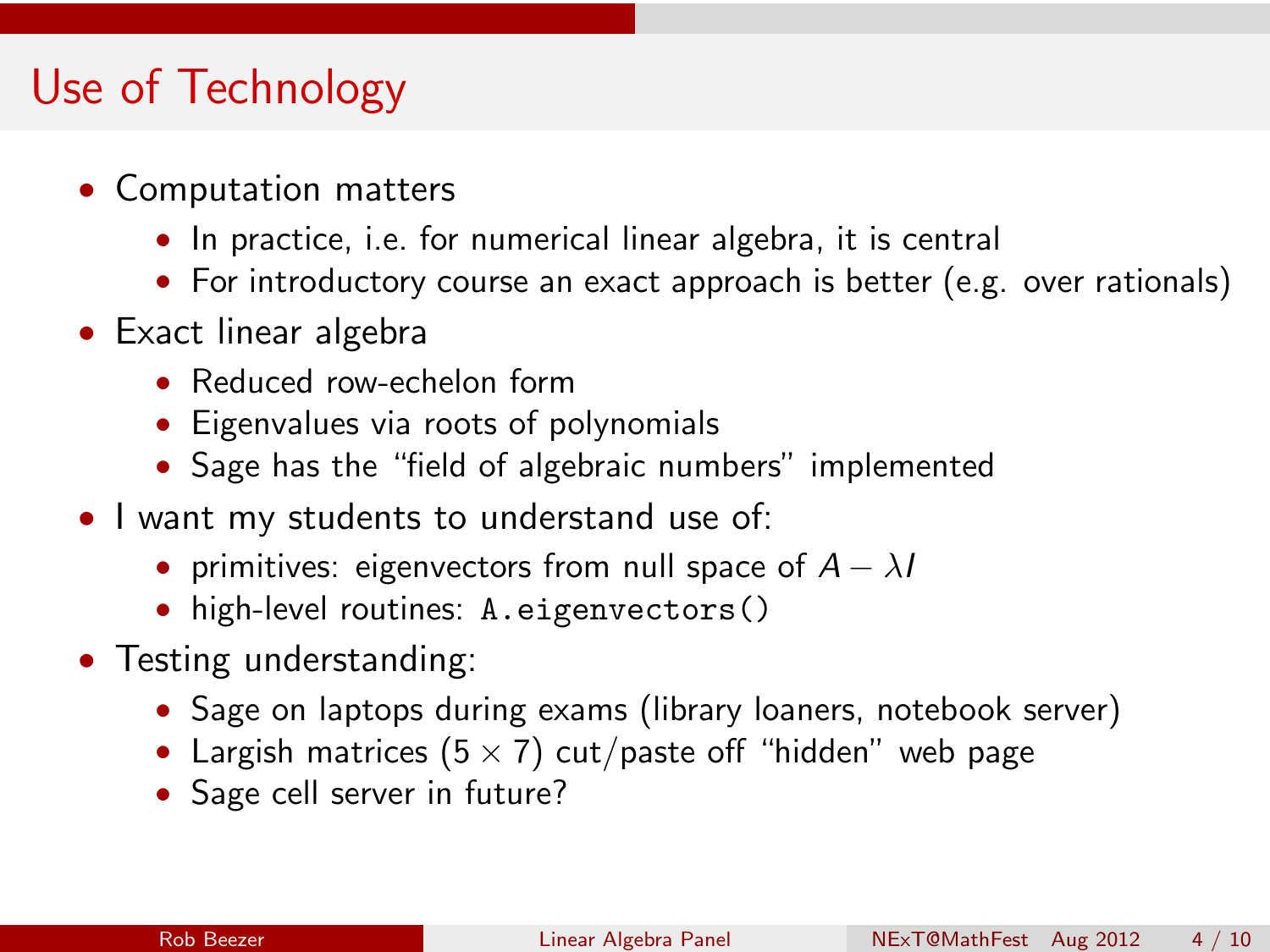## Technology Demonstration

- Sage Cell Server
	- Web page text-box communicating with a running Sage server
	- Extremely simple to add to any web page ( $\sim$  4 lines of Javascript)
	- Interactive "interacts", pre-loaded commands, wide-open practice area
	- [Demonstration](http://utmost.aimath.org/) on UTMOST home page
- [First Course in Linear Algebra](http://linear.pugetsound.edu)
	- Heavy use of [knowls](http://www.aimath.org/knowlepedia/)
	- Sage examples implemented using Sage cell server (almost there!)
	- Rough cut at: [Version 3.00 Preview](http://linear.ups.edu/version3/html/fcla.html)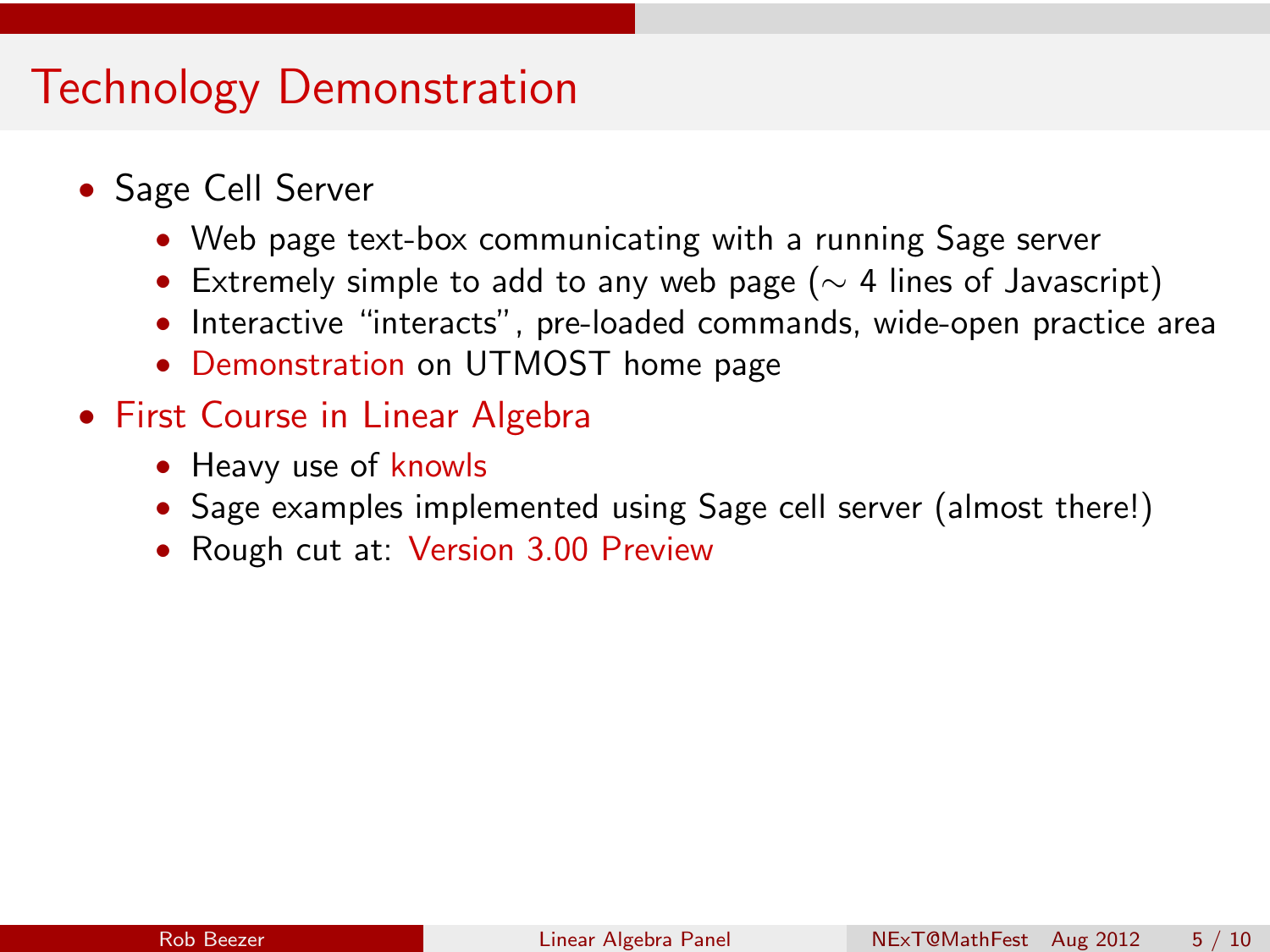| U utmost.aimath.org                                                                                                                                                                                              | ं सीन | $\alpha$ |
|------------------------------------------------------------------------------------------------------------------------------------------------------------------------------------------------------------------|-------|----------|
| links to high-quality open-source textbooks. This initiative is supported in part by UTMOST.                                                                                                                     |       |          |
| <b>Sage-Enhanced Textbooks</b>                                                                                                                                                                                   |       |          |
| Rob Beezer announced his work on enhancing his linear algebra textbook and also announced his work on<br>enhancing Judson's abstract algebra textbook. Both of these projects involved work sponsored by UTMOST. |       |          |
| Embedding Sage in a webpage (beta)                                                                                                                                                                               |       |          |
| You can now embed Sage into any webpage! A beta version of the Sage Cell server was released. See the<br>documentation for embedding a computation.                                                              |       |          |
| As an example, click the button below to explore a Taylor polynomial                                                                                                                                             |       |          |
| <b>Explore Taylor polynomials</b>                                                                                                                                                                                |       |          |
| or generate graph paper (including a pdf)                                                                                                                                                                        |       |          |
| Make graphing paper                                                                                                                                                                                              |       |          |
| or try whatever Sage computation you want below.                                                                                                                                                                 |       |          |
| $1$ factorial(30) $e$ edit me                                                                                                                                                                                    |       |          |
|                                                                                                                                                                                                                  |       |          |
|                                                                                                                                                                                                                  |       |          |
|                                                                                                                                                                                                                  |       |          |
|                                                                                                                                                                                                                  |       |          |
|                                                                                                                                                                                                                  |       |          |
| Syntax Highlighting                                                                                                                                                                                              |       |          |
| Evaluate                                                                                                                                                                                                         |       |          |
| More news                                                                                                                                                                                                        |       |          |
| <b>Contact Us</b>                                                                                                                                                                                                |       |          |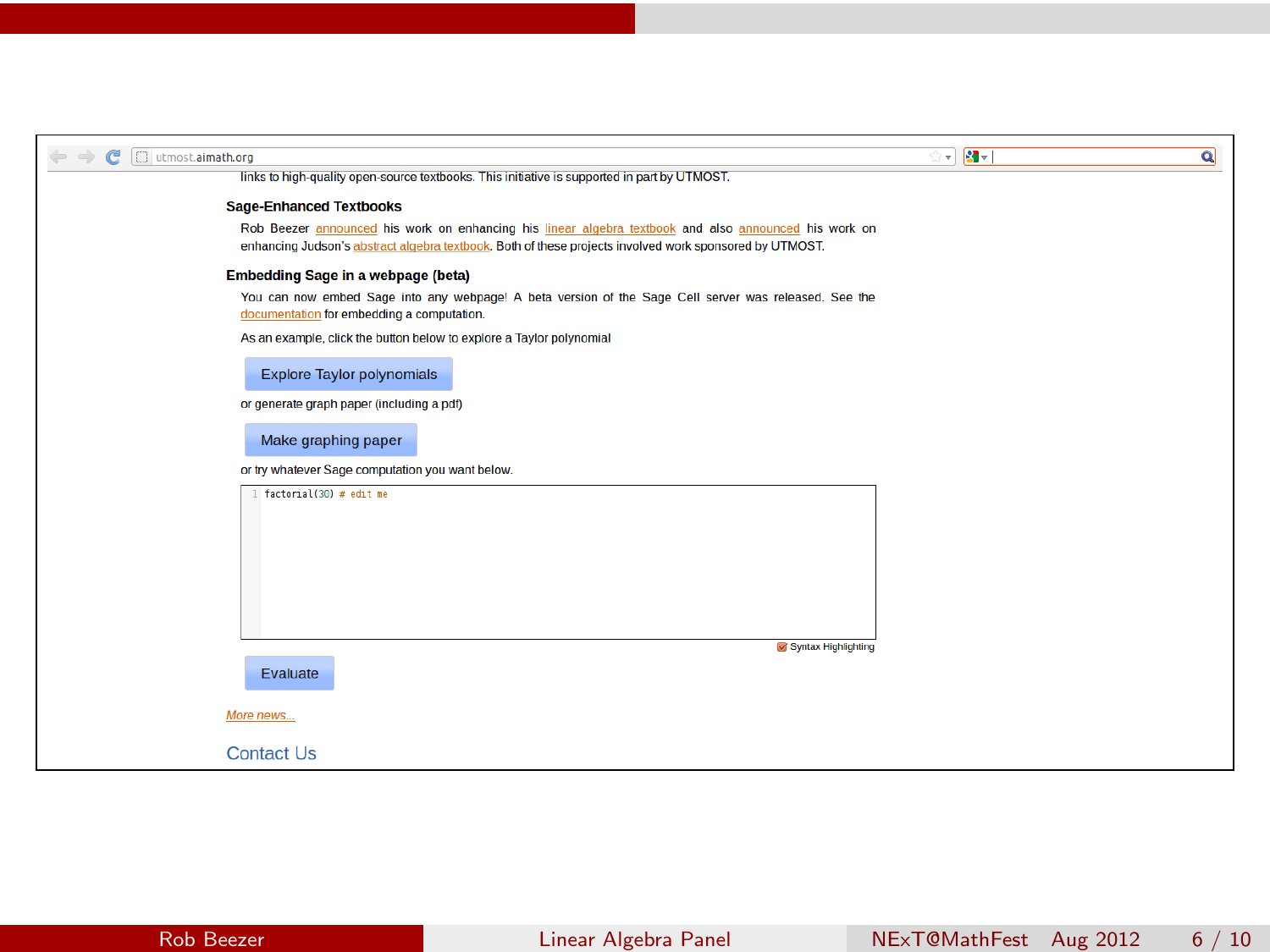| $\mathbf{C}$<br>Utmost.aimath.org                                                                                                                                                                                                   | v M Google | ۹ |
|-------------------------------------------------------------------------------------------------------------------------------------------------------------------------------------------------------------------------------------|------------|---|
| links to high-quality open-source textbooks. This initiative is supported in part by UTMOST.                                                                                                                                        |            |   |
| <b>Sage-Enhanced Textbooks</b>                                                                                                                                                                                                      |            |   |
| Rob Beezer announced his work on enhancing his linear algebra textbook and also announced his work on<br>enhancing Judson's abstract algebra textbook. Both of these projects involved work sponsored by UTMOST.                    |            |   |
| <b>Embedding Sage in a webpage (beta)</b>                                                                                                                                                                                           |            |   |
| You can now embed Sage into any webpage! A beta version of the Sage Cell server was released. See the<br>documentation for embedding a computation.                                                                                 |            |   |
| As an example, click the button below to explore a Taylor polynomial                                                                                                                                                                |            |   |
| <b>Explore Taylor polynomials</b>                                                                                                                                                                                                   |            |   |
| or generate graph paper (including a pdf)                                                                                                                                                                                           |            |   |
| Make graphing paper                                                                                                                                                                                                                 |            |   |
| or try whatever Sage computation you want below.                                                                                                                                                                                    |            |   |
| $\mathtt{A} = \mathtt{matrix}(\mathtt{QQ},\begin{bmatrix} 204, & 98, & -26, & -10\\ -200, & -134, & 36, & 14\\ -216, & 348, & -90, & -36\\ 716, & 348, & -90, & -36\\ -472, & -232, & 60, & 28 \end{bmatrix})$<br>5 A.eigenvalues() |            |   |
| Syntax Highlighting                                                                                                                                                                                                                 |            |   |
| Evaluate                                                                                                                                                                                                                            |            |   |
| Permalink, Shortened Temporary Link                                                                                                                                                                                                 |            |   |
| [4, 0, 2, 2]                                                                                                                                                                                                                        |            |   |
| Powered by SDQE                                                                                                                                                                                                                     |            |   |
| More news                                                                                                                                                                                                                           |            |   |
| <b>Contact Us</b>                                                                                                                                                                                                                   |            |   |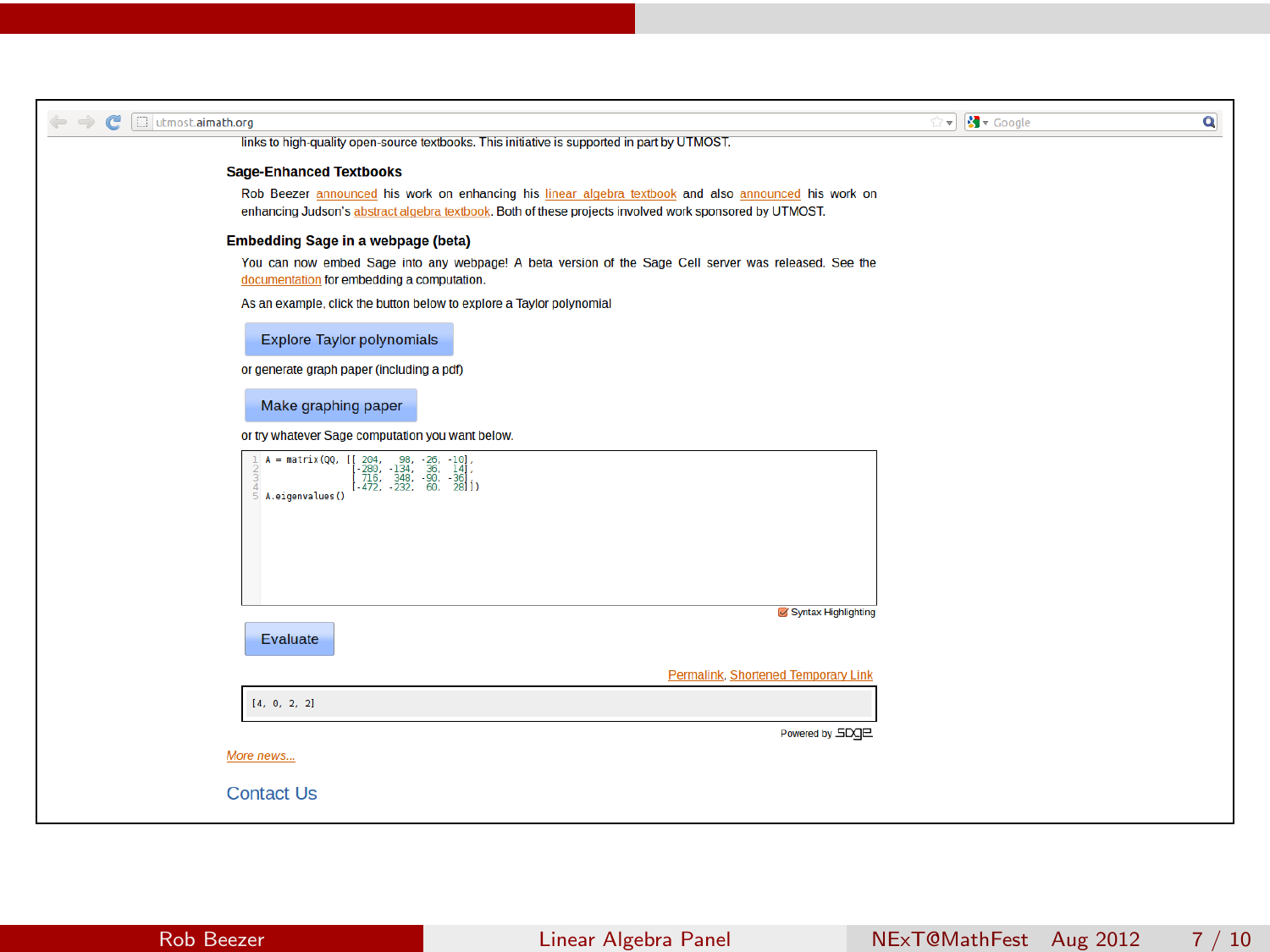|                                                                                                             | ☆ → <mark>상</mark> → Google<br>$Q \cap$<br>file:///home/rob/books/fcla/conversion/htmlout/section-RREF.html                                                                                                                                                                                                                                                                                                                                                                                                                                                                                                                                                                                                                                                            |
|-------------------------------------------------------------------------------------------------------------|------------------------------------------------------------------------------------------------------------------------------------------------------------------------------------------------------------------------------------------------------------------------------------------------------------------------------------------------------------------------------------------------------------------------------------------------------------------------------------------------------------------------------------------------------------------------------------------------------------------------------------------------------------------------------------------------------------------------------------------------------------------------|
|                                                                                                             | A First Course in Linear Algebra » Systems of Linear Equations » Reduced Row-Echelon Form »<br><b>Reduced Row-Echelon Form</b>                                                                                                                                                                                                                                                                                                                                                                                                                                                                                                                                                                                                                                         |
| <b>A First Course in Linear</b><br><b>Algebra</b><br>Preface<br>Dedication and<br><b>Acknowledgements</b>   | After solving a few systems of equations, you will recognize that it doesn't matter so much what we call our variables, as opposed to what numbers act as their<br>coefficients. A system in the variables x <sub>1</sub> , x <sub>2</sub> , x <sub>3</sub> would behave the same if we changed the names of the variables to a, b, c and kept all the constants the same and<br>in the same places. In this section, we will isolate the key bits of information about a system of equations into something called a matrix, and then use this matrix to<br>systematically solve the equations. Along the way we will obtain one of our most important and useful computational tools.<br><b>Subsection MVNSE Matrix and Vector Notation for Systems of Equations</b> |
| <b>Systems of Linear</b><br><b>Equations</b>                                                                | <b>Definition M Matrix</b>                                                                                                                                                                                                                                                                                                                                                                                                                                                                                                                                                                                                                                                                                                                                             |
| What is Linear Algebra?<br>Solving Systems of Linear<br><b>Equations</b><br><b>Reduced Row-Echelon Form</b> | An $m \times n$ matrix is a rectangular layout of numbers from C having $m$ rows and $n$ columns. We will use upper-case Latin letters from the start of the alphabet<br>(A, B, C,) to denote matrices and squared-off brackets to delimit the layout. Many use large parentheses instead of brackets - the distinction is not important.<br>Rows of a matrix will be referenced starting at the top and working down (i.e.) row 1 is at the top) and columns will be referenced starting from the left (i.e.)<br>column 1 is at the left). For a matrix A, the notation $[A]_u$ will refer to the complex number in row i and column j of A.                                                                                                                          |
| <b>Types of Solution Sets</b><br><b>Homogeneous Systems of</b><br><b>Equations</b>                          | $\Box$                                                                                                                                                                                                                                                                                                                                                                                                                                                                                                                                                                                                                                                                                                                                                                 |
| <b>Nonsingular Matrices</b>                                                                                 | Be careful with this notation for individual entries, since it is easy to think that $[A]_n$ refers to the whole matrix. It does not. It is just a number, but is a convenient<br>way to talk about the individual entries simultaneously. This notation will get a heavy workout once we get to Chapter M.                                                                                                                                                                                                                                                                                                                                                                                                                                                            |
| <b>Vectors</b>                                                                                              | <b>Example AM A matrix</b>                                                                                                                                                                                                                                                                                                                                                                                                                                                                                                                                                                                                                                                                                                                                             |
| <b>Vector Operations</b><br><b>Linear Combinations</b>                                                      | <b>Sage M Matrices</b>                                                                                                                                                                                                                                                                                                                                                                                                                                                                                                                                                                                                                                                                                                                                                 |
| <b>Spanning Sets</b><br><b>Linear Independence</b><br><b>Linearly Dependent Sets</b><br>and Spans           | When we do equation operations on system of equations, the names of the variables really aren't very important. $x_1$ , $x_2$ , $x_3$ , or $a$ , $b$ , $c$ , or $x$ , $y$ , $z$ , it really doesn't<br>matter. In this subsection we will describe some notation that will make it easier to describe linear systems, solve the systems and describe the solution sets. Here<br>is a list of definitions, laden with notation.                                                                                                                                                                                                                                                                                                                                         |
| Orthogonality                                                                                               | <b>Definition CV Column Vector</b>                                                                                                                                                                                                                                                                                                                                                                                                                                                                                                                                                                                                                                                                                                                                     |
| <b>Matrices</b><br><b>Matrix Operations</b><br><b>Matrix Multiplication</b>                                 | A column vector of size m is an ordered list of m numbers, which is written in order vertically, starting at the top and proceeding to the bottom. At times, we will<br>refer to a column vector as simply a vector. Column vectors will be written in bold, usually with lower case Latin letter from the end of the alphabet such as u. v.<br>w, x, y, z. Some books like to write vectors with arrows, such as ii. Writing by hand, some like to put arrows on top of the symbol, or a tilde underneath the symbol,<br>as in $u$ . To refer to the entry or component of vector v in location i of the list, we write $[v]$ .                                                                                                                                       |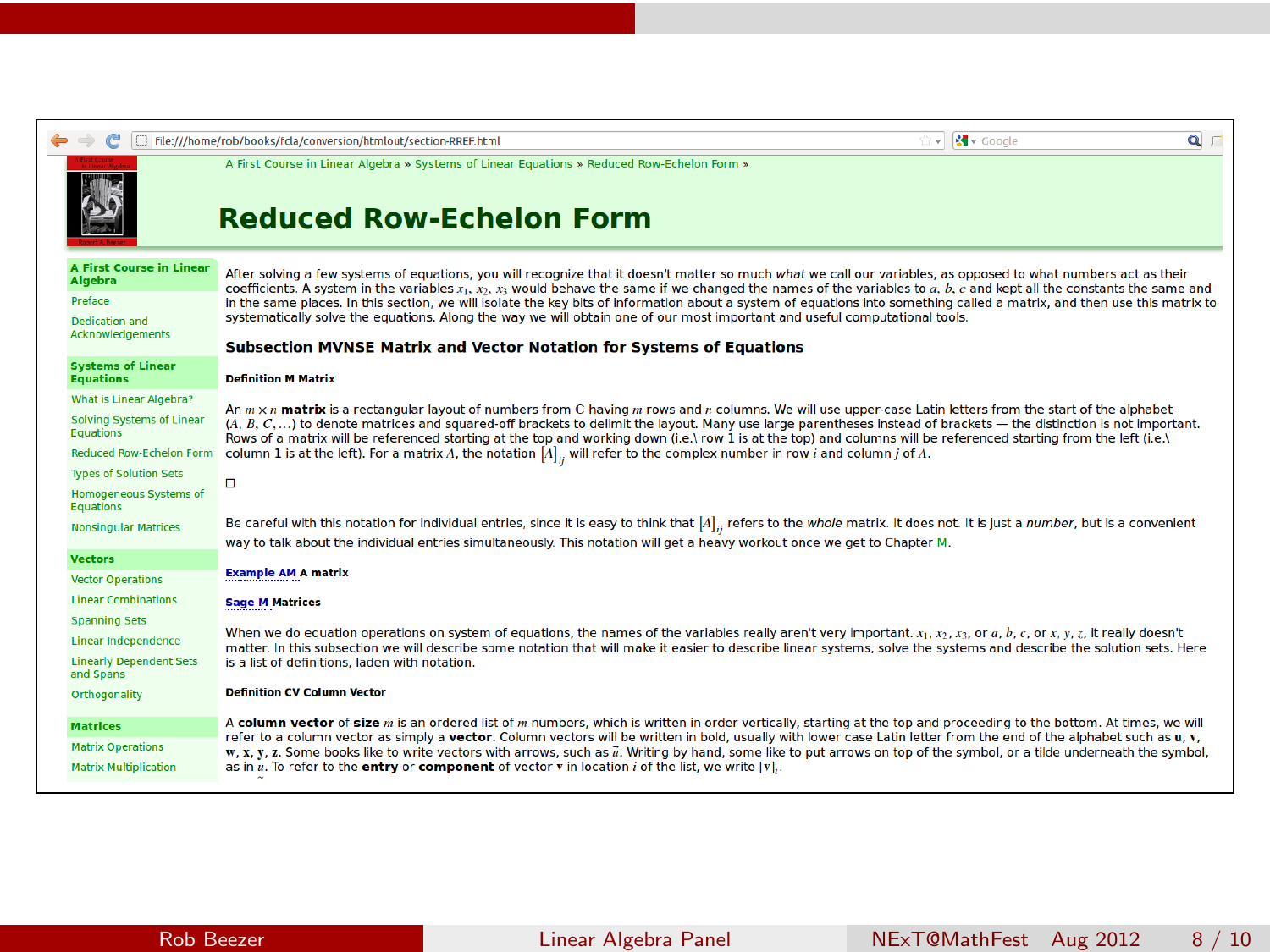| œ                                                                                        | File:///home/rob/books/fcla/conversion/htmlout/section-RREF.html                                                                                                                                                                                                                                                                                                             | $\overline{\bullet}$ $\overline{\bullet}$ $\overline{\bullet}$ Google | $Q = 9$                                                                                                                                                                                                                        |
|------------------------------------------------------------------------------------------|------------------------------------------------------------------------------------------------------------------------------------------------------------------------------------------------------------------------------------------------------------------------------------------------------------------------------------------------------------------------------|-----------------------------------------------------------------------|--------------------------------------------------------------------------------------------------------------------------------------------------------------------------------------------------------------------------------|
| <b>Representations</b><br><b>Vector Representations</b><br><b>Matrix Representations</b> | Once we have constructed a matrix, we can learn a lot about it (such as its parent). Sage is largely object-oriented, which means many commands apply to an<br>object by using the "dot" notation. A.parent () is an example of this syntax, while the constructor natrix([[1, 2, 3], [4, 5, 6]]) is an exception. Here are a few<br>examples. followed by some explanation: |                                                                       |                                                                                                                                                                                                                                |
| <b>Change of Basis</b>                                                                   | $A = matrix(00, 2, 3, \{(1, 2, 3), (4, 5, 6)\})$<br>A.nrows (), A.ncols ()                                                                                                                                                                                                                                                                                                   |                                                                       |                                                                                                                                                                                                                                |
| Orthonormal<br><b>Diagonalization</b>                                                    | (2, 3)                                                                                                                                                                                                                                                                                                                                                                       |                                                                       |                                                                                                                                                                                                                                |
| <b>Preliminaries</b>                                                                     | A.base ring()                                                                                                                                                                                                                                                                                                                                                                |                                                                       |                                                                                                                                                                                                                                |
| <b>Complex Number</b><br><b>Operations</b>                                               | <b>Rational Field</b>                                                                                                                                                                                                                                                                                                                                                        |                                                                       |                                                                                                                                                                                                                                |
| <b>Sets</b>                                                                              | A[1,1]                                                                                                                                                                                                                                                                                                                                                                       |                                                                       |                                                                                                                                                                                                                                |
| <b>Archetypes</b>                                                                        | s                                                                                                                                                                                                                                                                                                                                                                            |                                                                       |                                                                                                                                                                                                                                |
|                                                                                          | A[1,2]                                                                                                                                                                                                                                                                                                                                                                       |                                                                       |                                                                                                                                                                                                                                |
| <b>ABCDEFGHIJKLM</b><br><b>NOPORSTUVWX</b>                                               | ĸ                                                                                                                                                                                                                                                                                                                                                                            |                                                                       |                                                                                                                                                                                                                                |
| <b>Reference</b>                                                                         | The number of rows and the number of columns should be apparent, base ring() gives the number system for the entries, as included in the information<br>provided by .parent().                                                                                                                                                                                               |                                                                       |                                                                                                                                                                                                                                |
| <b>Notation</b>                                                                          | Computer scientists and computer languages prefer to begin counting from zero, while mathematicians and written mathematics prefer to begin counting at                                                                                                                                                                                                                      |                                                                       |                                                                                                                                                                                                                                |
| <b>Definitions</b>                                                                       | one. Sage and this text are no exception. It takes some getting used to, but the reasons for counting from zero in computer programs soon becomes very                                                                                                                                                                                                                       |                                                                       |                                                                                                                                                                                                                                |
| <b>Theorems</b>                                                                          | obvious. Counting from one in mathematics is historical, and unlikely to change anytime soon. So above, the two rows of a are numbered 0 and 1, while the<br>columns are numbered 0. 1 and 2. So A(1, 2) refers to the entry of A in the second row and the third column, i.e.) 6.                                                                                           |                                                                       |                                                                                                                                                                                                                                |
| <b>Examples</b><br>Sage                                                                  | There is much more to say about how Sage works with matrices, but this is already a lot to digest. Use the space below to create some matrices (different ways)                                                                                                                                                                                                              |                                                                       |                                                                                                                                                                                                                                |
| <b>Proof Techniques</b>                                                                  | and examine them and their properties (size, entries, number system, parent).                                                                                                                                                                                                                                                                                                |                                                                       |                                                                                                                                                                                                                                |
| <b>GFDL License</b>                                                                      | 1 # Sage practice cell<br>2 # Enter new commands, or cut/paste examples                                                                                                                                                                                                                                                                                                      |                                                                       |                                                                                                                                                                                                                                |
|                                                                                          |                                                                                                                                                                                                                                                                                                                                                                              |                                                                       |                                                                                                                                                                                                                                |
|                                                                                          |                                                                                                                                                                                                                                                                                                                                                                              |                                                                       |                                                                                                                                                                                                                                |
|                                                                                          |                                                                                                                                                                                                                                                                                                                                                                              |                                                                       |                                                                                                                                                                                                                                |
|                                                                                          |                                                                                                                                                                                                                                                                                                                                                                              |                                                                       |                                                                                                                                                                                                                                |
| Evaluate                                                                                 |                                                                                                                                                                                                                                                                                                                                                                              |                                                                       | <b>M</b> Syntax Highlighting                                                                                                                                                                                                   |
| Anowis/sage.M.knowl                                                                      |                                                                                                                                                                                                                                                                                                                                                                              |                                                                       |                                                                                                                                                                                                                                |
|                                                                                          |                                                                                                                                                                                                                                                                                                                                                                              |                                                                       | When we do equation operations on system of equations, the names of the variables really aren't very important. $x_1$ , $x_2$ , $x_3$ , or $a$ , $b$ , $c$ , or $x$ , $y$ , $z$ , it really doesn't matter. In this subsection |